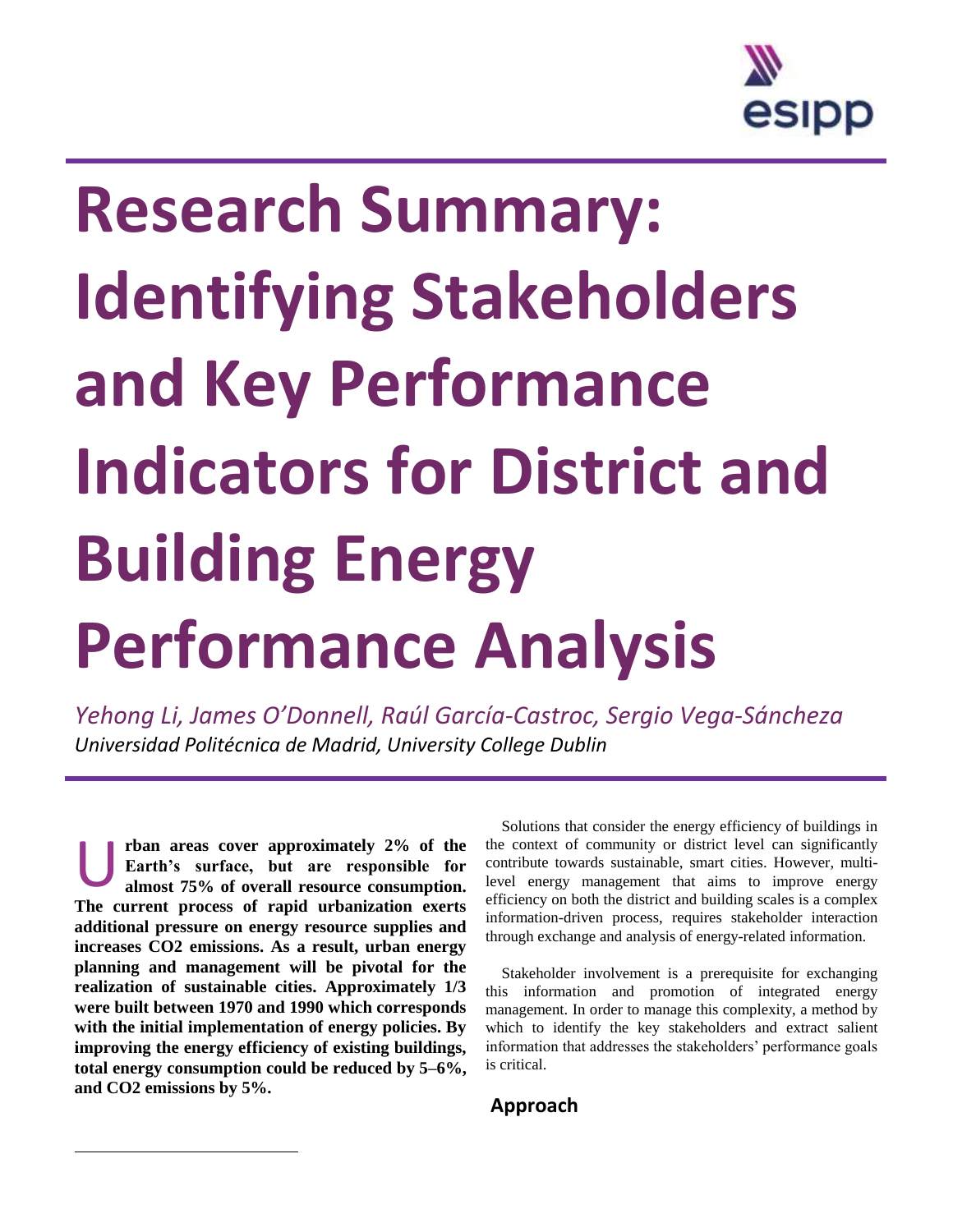

The systematic approach adopted in the paper to identify the stakeholders and the KPIs for multi-level energy management comprises a number of tasks that include:

- identification of stakeholders and their respective priorities;
- identification of Performance Indicators and the selection of Key Performance Indicators to ensure that goals can be measured and tracked;
- identification of the core important data in the overall data set (Master Data) and
- a review to identify performance problems and take measures for improvement.

## **Results & Analysis**

This work demonstrates the feasibility of the proposed methodology for identifying key stakeholders and selecting KPIs that support multi-level performance analysis. 12 groups

of stakeholders were identified, among which six groups were considered to be key stakeholders. Compared to current practice, which usually identifies stakeholders arbitrarily and presents them in a simple list, the proposed method provides an explicit evidence-based means to analyse stakeholders in accordance with different intervention points and various life cycle stages. Furthermore, the proposed approach illustrates identified stakeholders in a two-dimensional stakeholders' map (Figure 1). Analysis of stakeholders confirms that the use of intervention points facilitates identification of stakeholders' roles.

The results of the three indicators demonstrate the interrelationship between high-level (district )aggregated KPIs and low-level (dwelling) disaggregated KPIs. These indicators also illustrate the advantages of addressing performance problems at different levels in order to achieve stakeholders' performance goals.



Figure 1: The internal stakeholders identified for energy management at the test case district.

## **Conclusions and future work**

Integrated energy management at both the district and building level is a multi-stakeholder, cross-domain issue. There are many potential stakeholders and a vast amount of information involved. Stakeholders' engagement is of the utmost importance for enhanced energy management at district and building levels, since the distributed energy and information sources usually belong to different actors.

The identification of stakeholders and the determination of their prioritization will contribute to elucidate an appropriate, effective engagement mechanism among stakeholders for optimal decision-making in terms of energy performance improvement.

Sharing of multi-level key performance information between the identified stakeholders can enable a more thorough performance analysis and help to identify more profound energy performance problems.

The prioritization of stakeholders identifies key stakeholders who take precedence in decision-making, which further determines the KPIs that underpin the key performance goals.